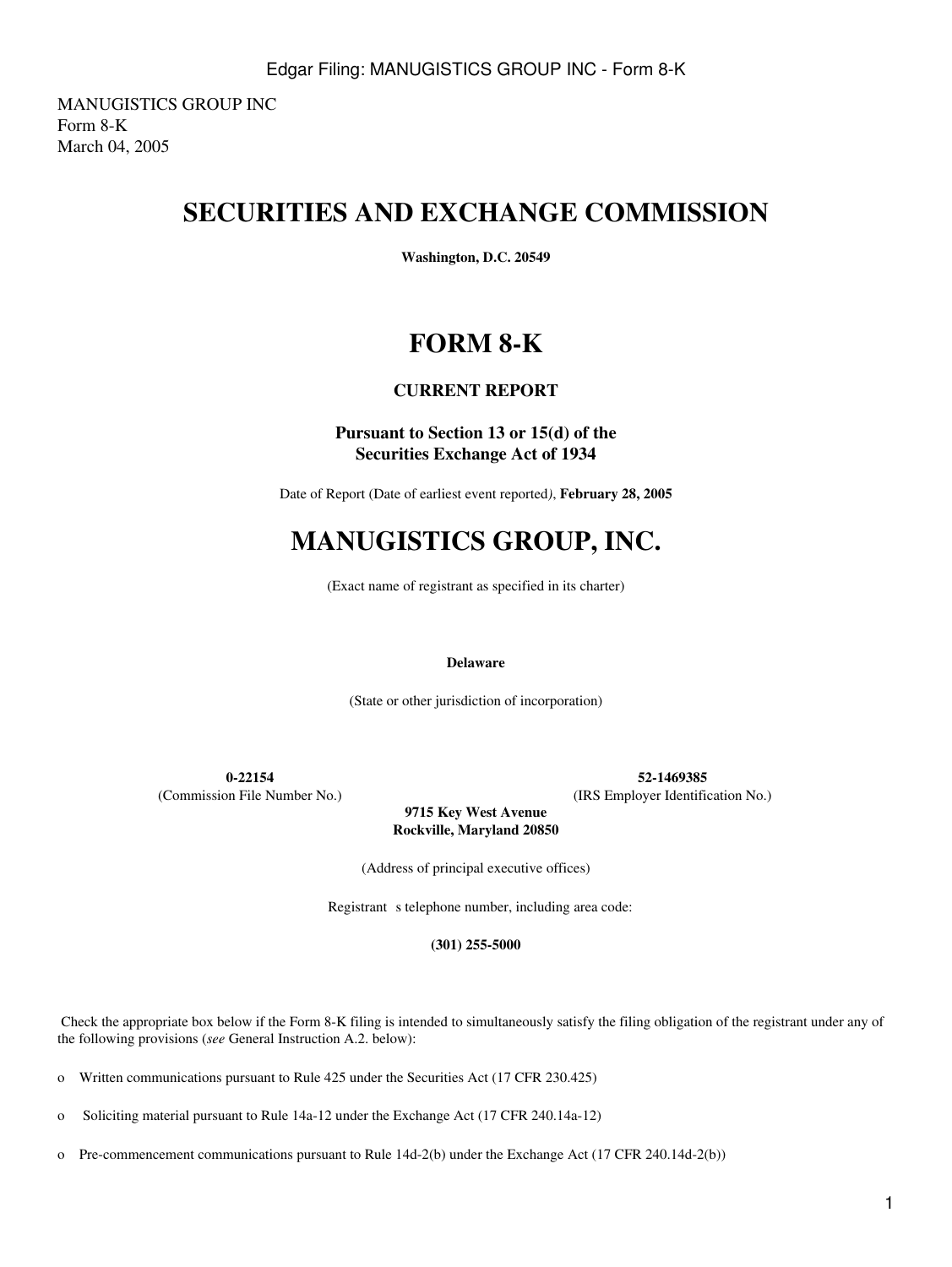o Pre-commencement communications pursuant to Rule 13e-4(c) under the Exchange Act (17 CFR 240.13e-4(c))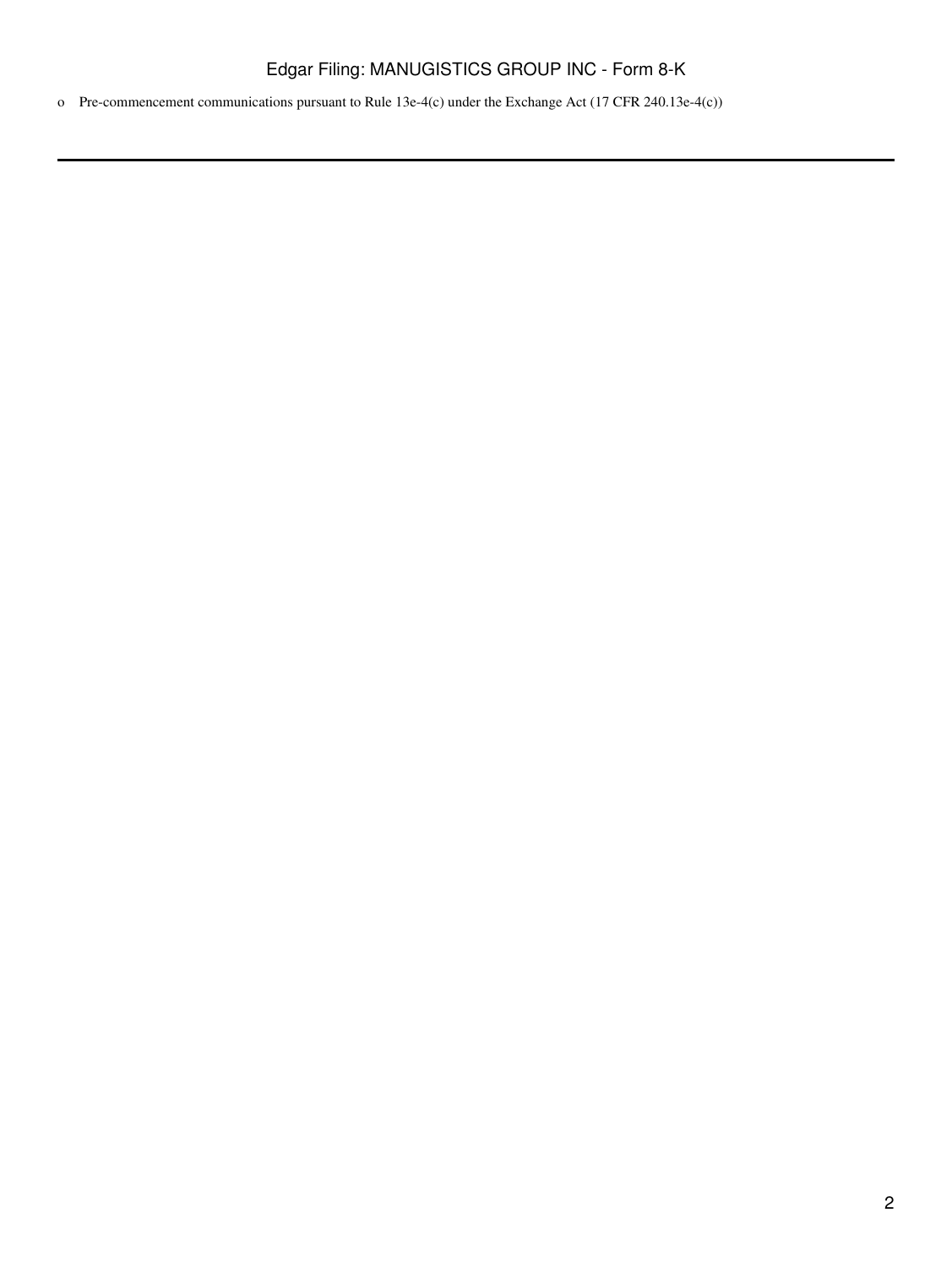#### **Section 1 • Registrant s Business and Operations**

#### **Item 1.01. Entry into a Material Definitive Agreement**

On February 28, 2005, Manugistics Group, Inc. (the Company) entered into a separation agreement (the Agreement) with Jeffrey L. Holmes, setting forth the terms of Mr. Holmes resignation as Executive Vice President and President, Worldwide Sales Operations effective February 28, 2005 at the close of business and a consultancy arrangement for a period of two years.

#### Agreement

Under the terms of the Agreement, the Company will pay Mr. Holmes over a twenty-six week period (the Severance Period) at regular payroll intervals, severance payments equal to twenty-six week s base salary. During the Severance Period, the Company also has agreed to: continue the insurance policy in the amount of \$700,000.00 on Mr. Holmes life, pay for the preparation and filing of Mr. Holmes tax returns for 2004, reimburse Mr. Holmes for up to \$1,800.00 for the cost of one comprehensive physical exam for Mr. Holmes to be performed at any time during the Severance Period, all benefits as in effect on February 28, 2005, reimburse Mr. Holmes for up to \$1,000.00 for the cost of new life insurance premiums on policies he obtains on his life to provide coverage during the Severance Period, and to pay for Mr. Holmes continuation of health insurance coverage under COBRA. All such payments and benefits shall cease if Mr. Holmes takes employment during the Severance Period.

In addition, under the terms of the Agreement, Mr. Owens restricted stock and stock options granted under the Companys plans continue to vest and become exercisable during the Severance Period. Following the Severance Period, stock options vested on the last day of the Severance Period will continue to be exercisable for a period of thirty (30) days, subject to any contrary terms of the plans under which they were granted.

Under the terms of the Agreement, the Company has also agreed to reimburse Mr. Holmes for rent of \$1,490.00 per month from March 1, 2005 through June 22, 2005.

The Agreement also provides for: a prohibition on disparaging comments by either party; a continuation of Mr. Holmes s rights of indemnification under state or other law, the charter, articles or bylaws of the Company, and any insurance policy providing director and officer coverage, as in effect from time to time; except for the foregoing indemnification rights, a full release of claims by Mr. Holmes; and certain restrictions on the solicitation of Company employees, business, customers and the taking of employment with or providing services to customers and certain systems integrators or competitors of the Company.

The Agreement also provides that Mr. Holmes is entitled to receive 1% of the Net License Revenue (as defined below) and 1% of the maintenance revenue received from certain key deals agreed to between the parties: provided that the transaction closes on or before February 28, 2005; and provided further that Mr. Holmes provides demonstrable efforts and makes himself available to support the Companys efforts to close the transactions and complies with the terms of the Agreement. Upon the written agreement of the parties, additional key deals may be agreed to under which Mr. Holmes will be entitled to receive a commission of 2.5% of Net License Revenue received.

The Agreement also appoints Mr. Holmes as a non-exclusive agent of the Company for a period of two years in territories to be agreed upon by the parties in writing with respect to the Company s government, aerospace and defense business. Under this arrangement, Mr. Holmes is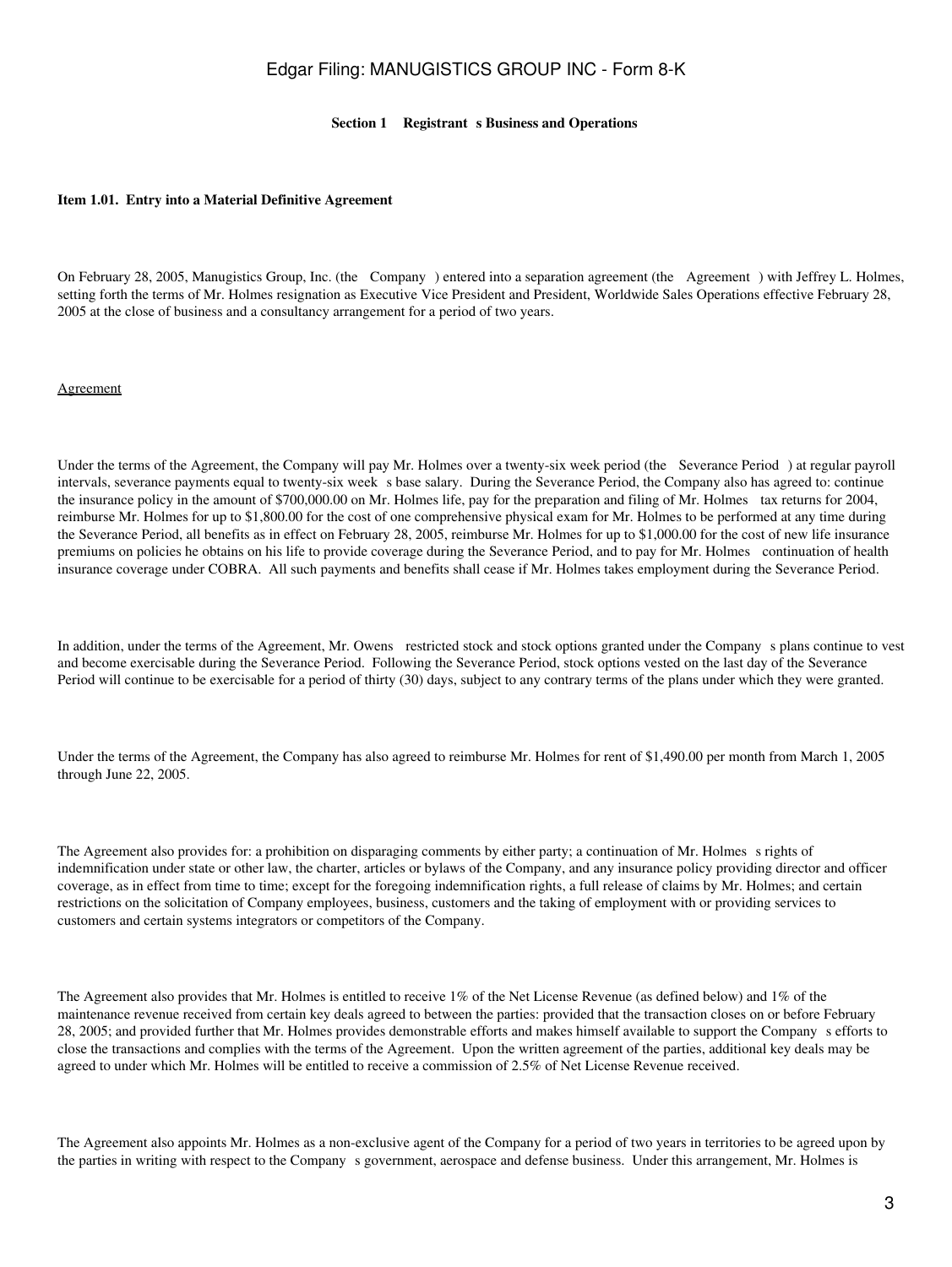required to submit a written proposal for approval by the Company. Mr. Holmes is entitled to receive thirty percent (30%) of the Net License Revenue received from any proposal accepted by the Company.

For purposes of the Agreement, Net License Revenue means license revenue less royalties, agency fees, and any amounts the Company is required to spend on research and development for the covered transaction.

Mr. Holmes has also agreed to assist the Company after the separation date in supporting the Companys government, aerospace and defense group for no extra compensation.